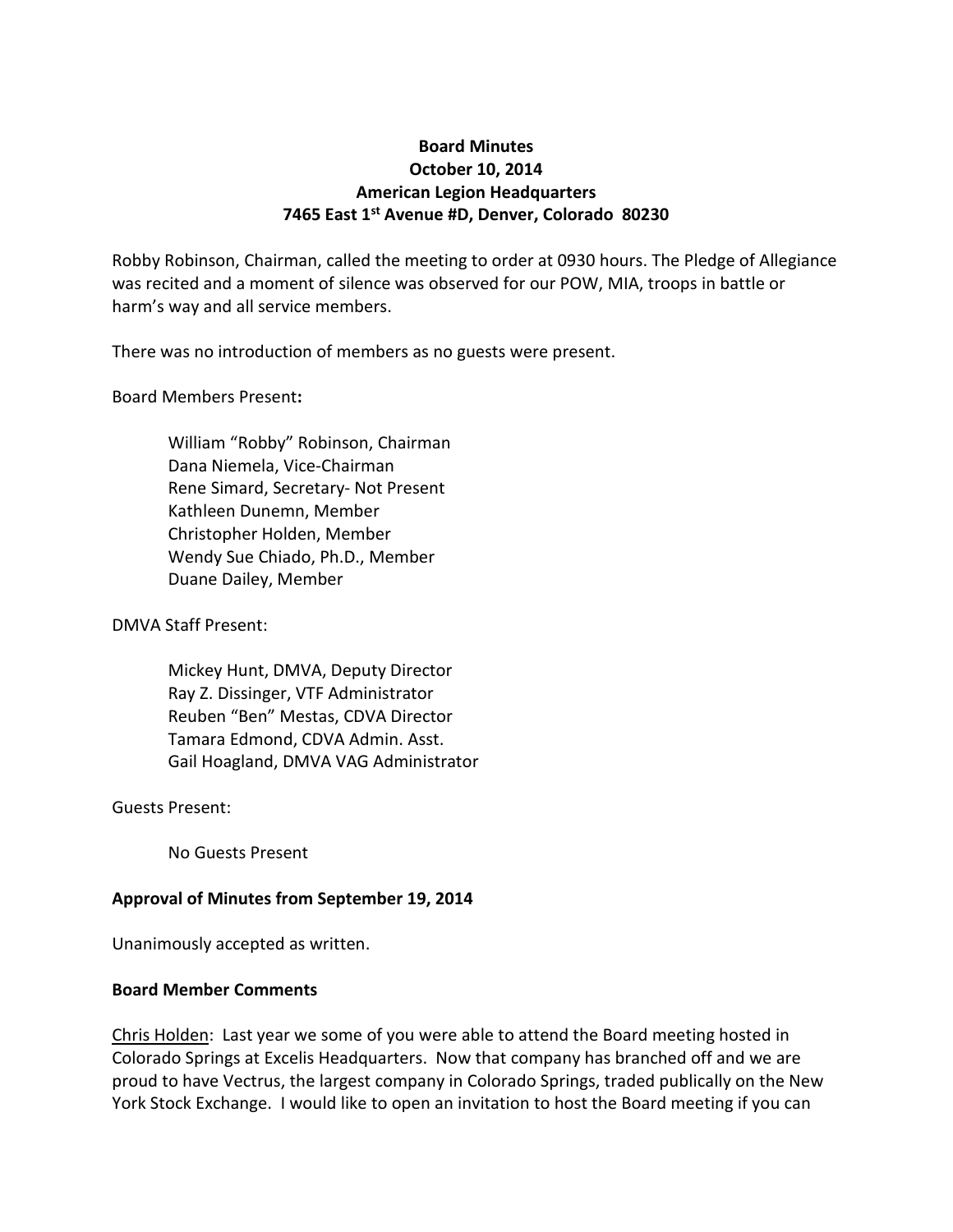give me a couple of months' notice. I will be attending the Association of U.S. Army Convention and if there are any veteran activities you want me to address, let me know.

Kathleen Dunemn: UNC has the military friendly designator now. With the conservative atmosphere, this is really something. This designation is for universities and colleges that have to meet certain criteria and they have military friendly thinking. This is a good move for UNC. Education is purposefully moving in health care to integrate the care principles of military friendly families and joining forces with designators who are military friendly. When schools advertise online they are drawing in more military students and their families. I have also been contacted by Sen. Udall's Office to be on the Military Academy Selection Committee.

#### Wendy Chiado: No comment.

Duane Dailey: I attended the Town Hall meeting held at the VA Hospital in Denver. I was disappointed in the lack of notice and the poor attendance by the military. One positive was the Benefits Manager was there from the VA Regional Office. Some of the points brought up were mileage for rural veterans and concern for lack of mental health services available for rural veterans. In my area, veterans are reimbursed for travel to the Fort Collins clinic but the trouble is that for 8 months out of the year that route is inaccessible. I am disappointed that the VA has not taken the lead on pushing for more mental health care availability.

*General discussion on mental health care availability and how it is difficult for rural veterans to get mental health care*.

Duane Dailey: Another frustration has to do with having a notary public available for veterans at the VA Hospital. I brought in a vet who was terminally ill and he needed some documents notarized. I called a notary public at 8:00am in the morning and he was supposed to be there at 10:00am but he did not show up until after 2:00pm. It was very frustrating for the veteran. They do not have a notary public at the VA Hospital. I brought it up with the Patient Advocate and they said when they had someone before available as a notary public then more of the VAMC employees would come down to use the notary service than veterans so they decided to do away with offering the service.

Mickey Hunt: Our Department can support you with a notary if you need it.

Ben Mestas: It cost \$35.00 for someone to become a notary public. I will talk to the patient services and see if they can work something out. I will look into it.

Dana Niemela: In response to Duane's comments on mental health, in my experience the number of combat veterans needing mental health care who are homeless is not very high. Approximately 80-90% of veterans who need mental health care are mostly due to early childhood trauma. A lot of them need grief and loss support. There are a lot of mental health professionals outside of VA Mental Health who are perfectly qualified to meet the mental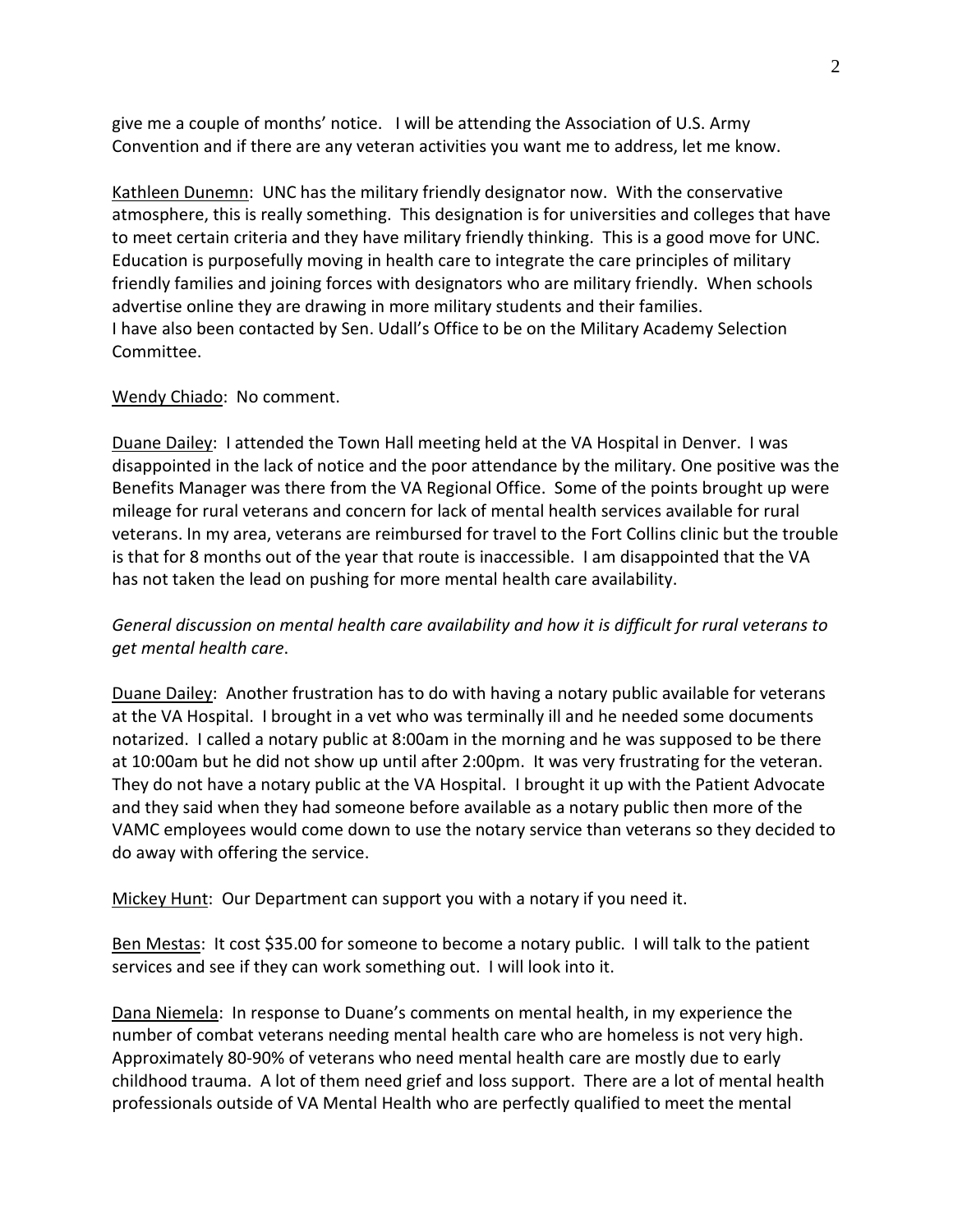health needs of these veterans. Whatever I can do to increase access to mental health care, I will do. In our Department, we use Community Health Navigator to identify resources that are available for these veterans. This aids in referral of non-VA eligible veterans for any kind of care.

Robby Robinson: To summarize, of the homeless veteran population, very few are combat vets. Most of the veterans have mental health issues due to early childhood trauma. The VA is the best when it comes to post-traumatic stress.

*General discussion on veteran mental health issues attributed to early childhood trauma and the need for substantial research in this field.*

Kathleen Dunemn: There is some foundational work done at Landstuhl Regional Medical Center, Germany, that identified more severe post-traumatic stress disorder (PTSD) linked with previous trauma in childhood.

Dana Niemela: Building resiliency goes into combating stress and mental illness. The Veteran's Treatment Court in Colorado Springs had released that they were finding more of the veterans with mental health needs had experienced early childhood trauma.

Robby Robinson: We would like Lynette to re-address VA Mental Health Care availability for veterans.

Duane Dailey: The last two guys I took to the VA, it took an explosive situation to get some help. One of them talked to me for seven hours one night and then called and threatened me because he could not get VA benefits. When they go ballistic, they need attention. When I was part of the County Commission, I had the opportunity to take some first responder training. I would really like to have at least minimal first responder training for mental health intervention.

Dana Niemela: The objective is to get them to care as quickly as possible and this is especially relevant in rural communities.

Kathleen Dunemn: Some of the visits at Cheyenne VA, they use the tele-health system to connect with veterans. People don't want to talk to a box. The notion of tele-health was for the younger generation who were more tech savvy. In the case of mental health care, this is not true.

Robby Robinson: If you are going to a psychologist, for the patient/doctor relationship to work there has to be rapport and that cannot happen with a box, it needs to be in person.

Kathleen Dunemn: You don't get that with the box. There is a rapport that develops between a patient and doctor. There are also non-verbal cues, facial expressions, and body posture that cannot be detected through tele-health.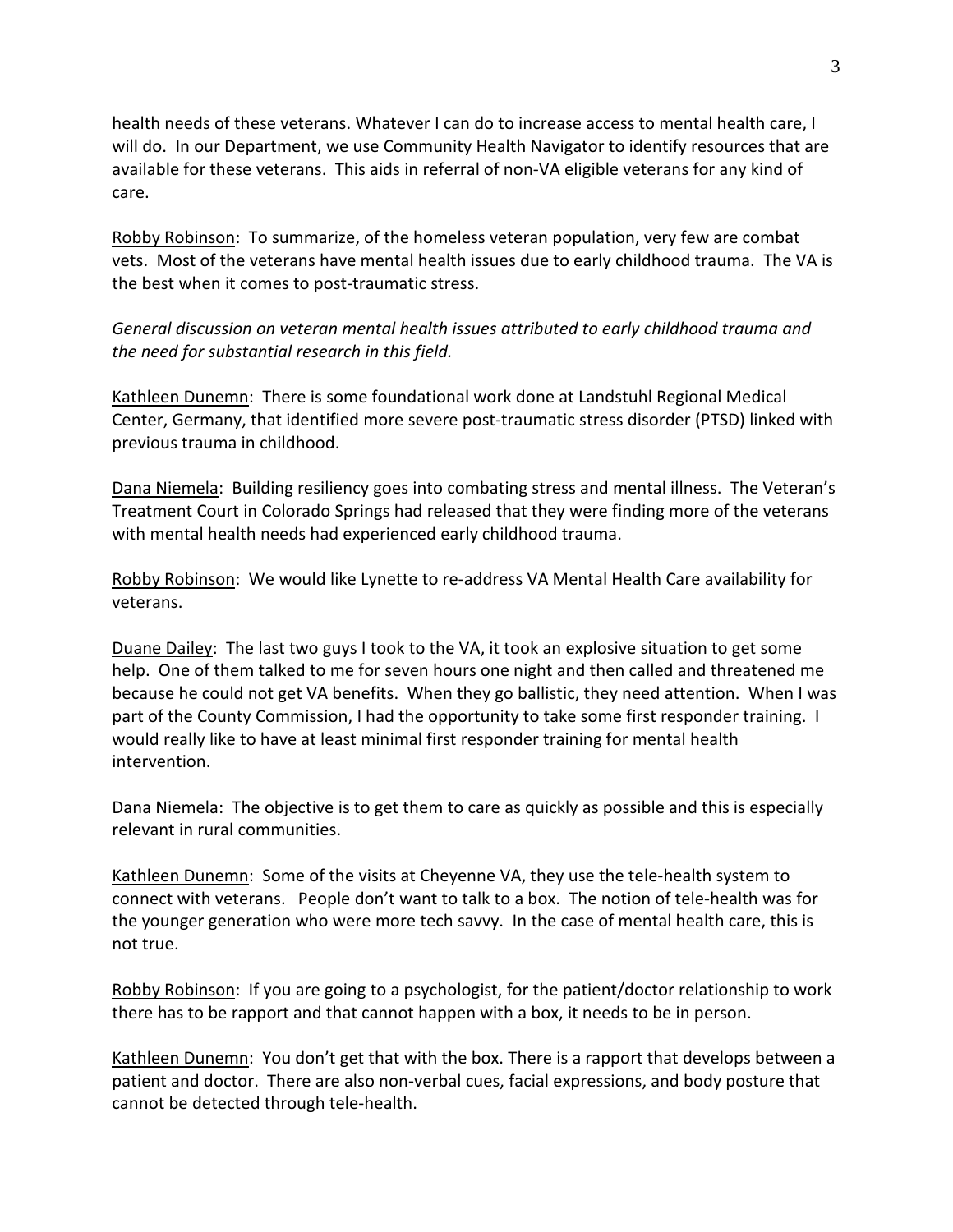Mickey Hunt: They have that in Alamosa. In my experience working with the rural counties, the younger vets seemed okay with talking to the screen but the older veterans were not very happy about it. There are more of the older veterans in that area. One veteran reported that when they were having the tele-health conference with their doctor, the whole time the doctor was looking down writing notes and did not even make eye-contact. So it was not an effective way to use the technology. I would encourage you as a Board to get on Lynette's calendar regarding health care in rural Colorado.

In the second meeting follow-up after meeting with the folks in Alamosa, we discussed PC3 regarding outsourcing; Lynette said it was out of her hands. She said she would be okay with healthcare but not mental health care.

I spoke with Daniel Warvi and he said the VA employees felt threatened when they had the town hall down at Alamosa and all future meetings would be on VA property with VA police. I have been invited back to a meeting down there for January 15, 2015. We will see how it goes. They are very hostile down there, so we will test the waters. When I went down there a few months ago, they yelled at me for about an hour, got the anger out of their system, and then we had a productive meeting. Rural Colorado accounts for about 42% of the veterans in Colorado and most of them are the older veterans.

Duane Dailey: With my experience on the front line, each and every veteran with a mental health challenge, they put a lot of trust in me. I think it is because we have all been there and done that. I think that is the common denominator. I need to be trained as minimally as I can be to work with these veterans.

# *General Discussion of training for individuals working with veterans with mental health challenges.*

Wendy Chiado: Since I have been appointed to this Board, I get a lot of questions from people at Peterson AFB with different issues, such as: Why don't we have a Colorado Springs Veterans Cemetery? As a new member, I understand your frustrations in a rural area. I would really like to do some training on what this Board is supposed to focus on.

Robby Robinson: We can focus on anything we want to focus on. We are a volunteer organization. Given the number of issues that are out there, we have to pick and choose what we want to focus on. That leads me to the Annual Report, we can put into writing items that are not getting attention. We don't focus on the Big VA; we tend to focus on what Colorado is doing for Veterans, CDVA, etc. From the discussion so far, what I am hearing is mental health issues and homeless issues. If we pick only 2 or 3 issues, it can be more effective.

Chris Holden: Since our point of contact is public, I tend to get a lot of calls as well from veterans with different issues. What I have done in the past is if I can't work it myself internally, then I send them over to Robby or CDVA.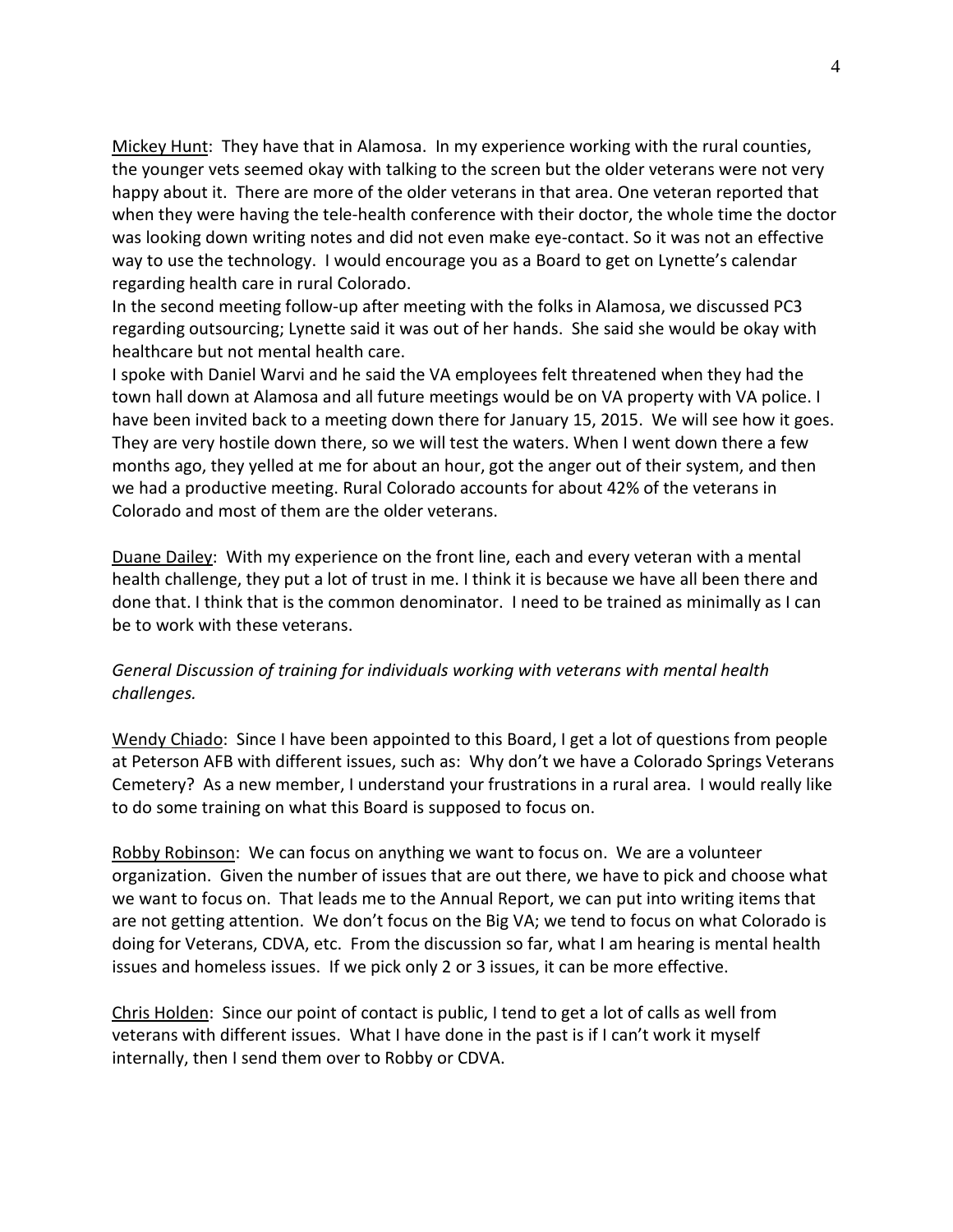Dana Niemela: Colorado Springs Stand Down is October 16th, at the Colorado Springs Auditorium on 221 E. Kiowa Street from 9:00am to 3:00pm.

## *General Discussion about veterans with PTSD and how veterans are stereotyped*.

Robby Robinson: I agreed to go speak at the Grand Junction Veteran's Day ceremony. Next month, we will have Volunteers of America do a presentation. Richard Sandrock could not be here today, so there is no report from the Governor's Office.

#### DMVA

Mickey Hunt: General Edwards and I met with the Governor to submit a Budget Request and it is in process. As soon as I know something, I will report it. I will be in Grand Junction on Monday and Tuesday over in Glenwood Springs then on down to Carbondale.

I will be attending the Stand Down in Colorado Springs on Thursday. I will attend the Stand Down on Friday in Fort Collins. The Stand Down in Pueblo was last Friday and we had representation there. On October 31<sup>st</sup>, I will not be able to make the Grand Junction Stand Down. The Denver Stand Down on November 6<sup>th</sup> held at the Denver Armory, also, on November 20<sup>th</sup> at the Longmont Stand Down.

General Edwards and I did the Facilities Tour a couple of weeks ago in the Blackhawks. I will be at the Ribbon Cutting Ceremony for the Colorado Springs Readiness Center on October 19<sup>th</sup>. This facility will host 2 companies about 390 soldiers, HQ Company and Alpha Company. This is an amazing facility.

Those facilities would not have been built without the support of the Board. The first four facilities with the support of the Board were able to engineer a statute to use the VTF to assist with that project. The VTF money has been repaid with interest. This was a win-win to save the VTF and the National Guard Facilities.

On the Army side, Brig. General Laucirica is the new Assistant Adjutant General for the Army. Does anyone have any questions?

# Veterans Trust Fund

Ray Z. Dissinger: Wendy, do you have a signed Conflict of Interests Statement? Thank you. We are trying to roll into a form with the multiple signature blocks so we can automate the form.

We are working on the Audit response. For FY 14/15, \$17,500 for Longmont DAV has been turned down due to unstable membership issues and they would not have been able to execute the grant. I will need a motion from the Board to abrogate the \$17,500 which would have been taken out of this year's grant. The remaining \$35,975.53 could be used by the cemetery or by the nursing homes.

Another issue for the new grantees is implementing Direct Deposits; they will have to be issued underneath the CORE system. They would go to electronic processing. There has been difficulty with the processing. I have to go back with all of those electronic transfers and review them manually. Also, under the Smart Government initiative, there is going to be a different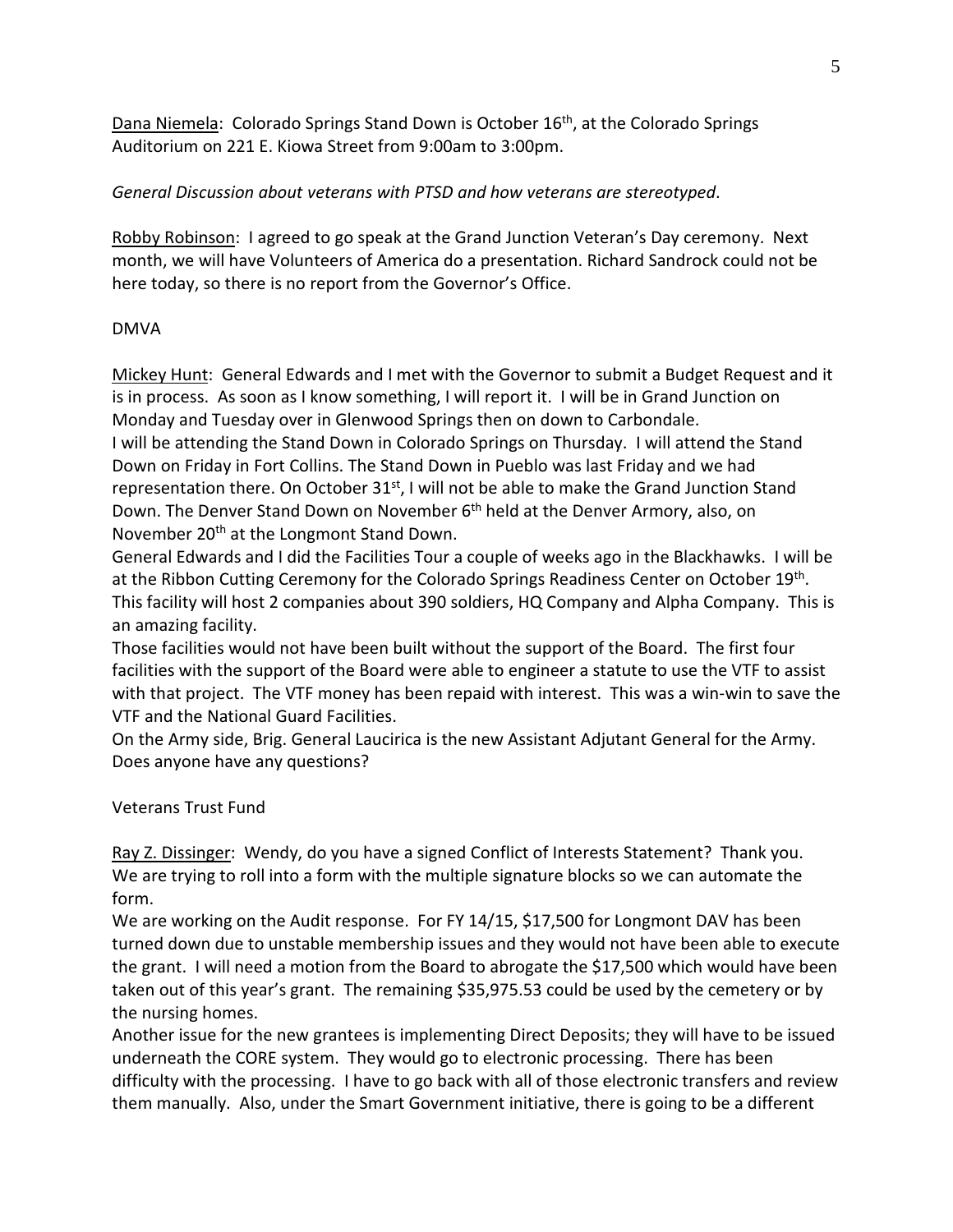format for the VTF Annual Report. I have submitted the format to the team. We are on top of it and working together.

Duane Dailey: When do you know when next year's funds become available?

Ray Z. Dissinger: The Long Bill is signed in May. Usually February or March, we know the amount. It should not affect what the grantees want to request. Based on past history, we fund at approximately 50% if approved. I recommend that they show increments in how the money will be implemented.

Robby Robinson: \$830,000 for the Veterans Trust Fund and \$970,000 for the Veterans Assistance Grant.

Ray Z. Dissinger: They can only apply for one of the grants, not for both.

Kathleen Dunemn: Can't they apply as early as January?

Ray Z. Dissinger: 1 December for initiating for both with 1 March as the Deadline for applications. In theory, we would like to have them signed by 1 July. Gail will be administering both grants. Does that answer your question?

Duane Dailey: Yes, thank you.

Dana Niemela: I move that the money from the Longmont DAV to be abrogated.

Robby Robinson: The motion is for DAV Post#16 to allow the money to be abrogated based on the request of the Post.

Dana Niemela: So moved.

Duane Dailey: Second that motion.

Robby Robinson: All in favor say, "Aye." Any opposed? That passed **unanimously.**

Veterans Assistance Grant

Gail Hoagland: Things are moving along. It was a slow start due to the lateness in most of programs getting contacts. Another aside, Corporation for National and Community Service (CNCS), the federal entity that oversees AmeriCorps, Retired Senior Volunteer Corp (RSVP) and other programs made changes to the grant requirements for RSVP and is now requiring that veterans and their families are part of the RSVP effort. The RSVP grant administrators have found that no one knows quite what to do with this requirement once the awards are made and published. Each county/region will likely have an RSVP program that is funded under these new guidelines. If you have any thoughts or ideas on helping them implement this requirement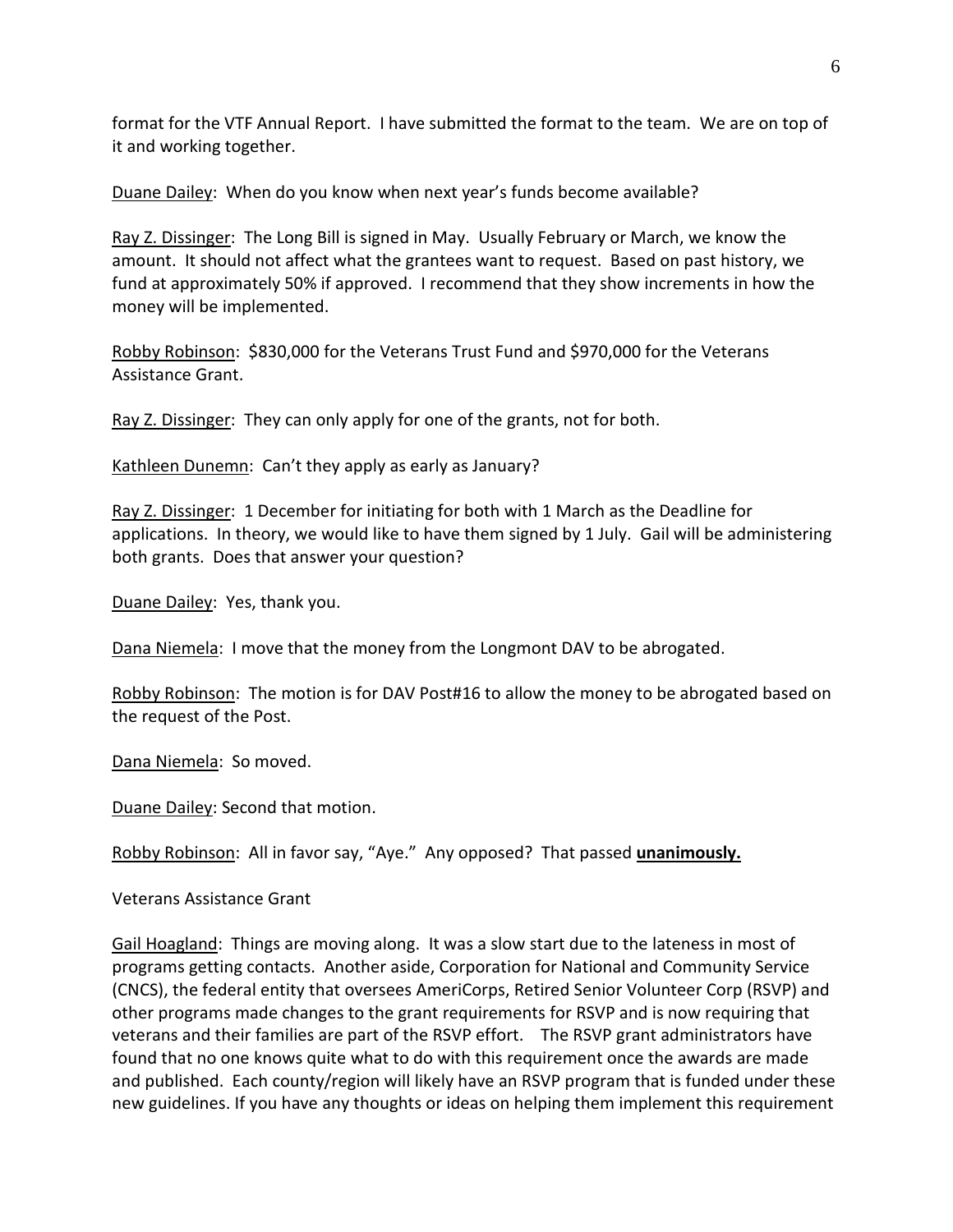it would be a good opportunity. I will let you know the RSVP providers in your area once funding announcements are made.

Dana Niemela: What would you say is the major hold up with the Veterans Assistance Grant?

Gail Hoagland: The contracts went to the grantees fairly quickly. Some of the delay was in returning the paperwork or in returning only partial paperwork. Also there is CORE. All of the information entered in to CORE and the whole process has been delayed.

Ben Mestas: Cemetery construction has been approved. I signed the contract two days ago. This will go to repairing the irrigation system and to one columbarium by December. It is the same contracting firm that was used in 2001 so they are familiar with the process. Kurt Hester is the new hire at the cemetery.

New numbers of the veterans in Colorado are out from the VA. They are down because of the WWII Veterans and the Korean Veterans. Based on the U.S. Census, we are hitting 60,000 veterans. My goal for this office is to increase outreach, particularly to homeless and rural veterans.

*General Discussion of VA Census numbers and the accuracy of veterans reported in counties. The fact that a large number of the veteran population may not require VA Benefits was brought up along with outreach, enrollment, and long term projections for community impact.*

Ben Mestas: The goal of my office is that if you have a need and the VA can fill that need, then we want to make sure you are aware of VA benefits.

Mickey Hunt: We are now on social media, on Facebook.

Ben Mestas: We are constantly looking at ways to reach Post 9-11 veterans. We now have Facebook and we are working on upgrading the website.

Dana Niemela: A lot of people for Cold War and Gulf War veterans, many who have been told they are not eligible for VA benefits we are referring them to VSO's. Again, the lack of time in service and characterization of service are making them ineligible. There is a huge population of in-betweeners.

Ben Mestas: There is the Means Test for Eligibility for Health Care. They may not have been employed but now they have employment.

Discussion/Action: Annual Report of the Board

Robby Robinson: The Annual Report of the Board is required by law. There is a copy in your folders. Input will be required from some of you.

VTF- Ray Z. Dissinger VAG- Gail Hoagland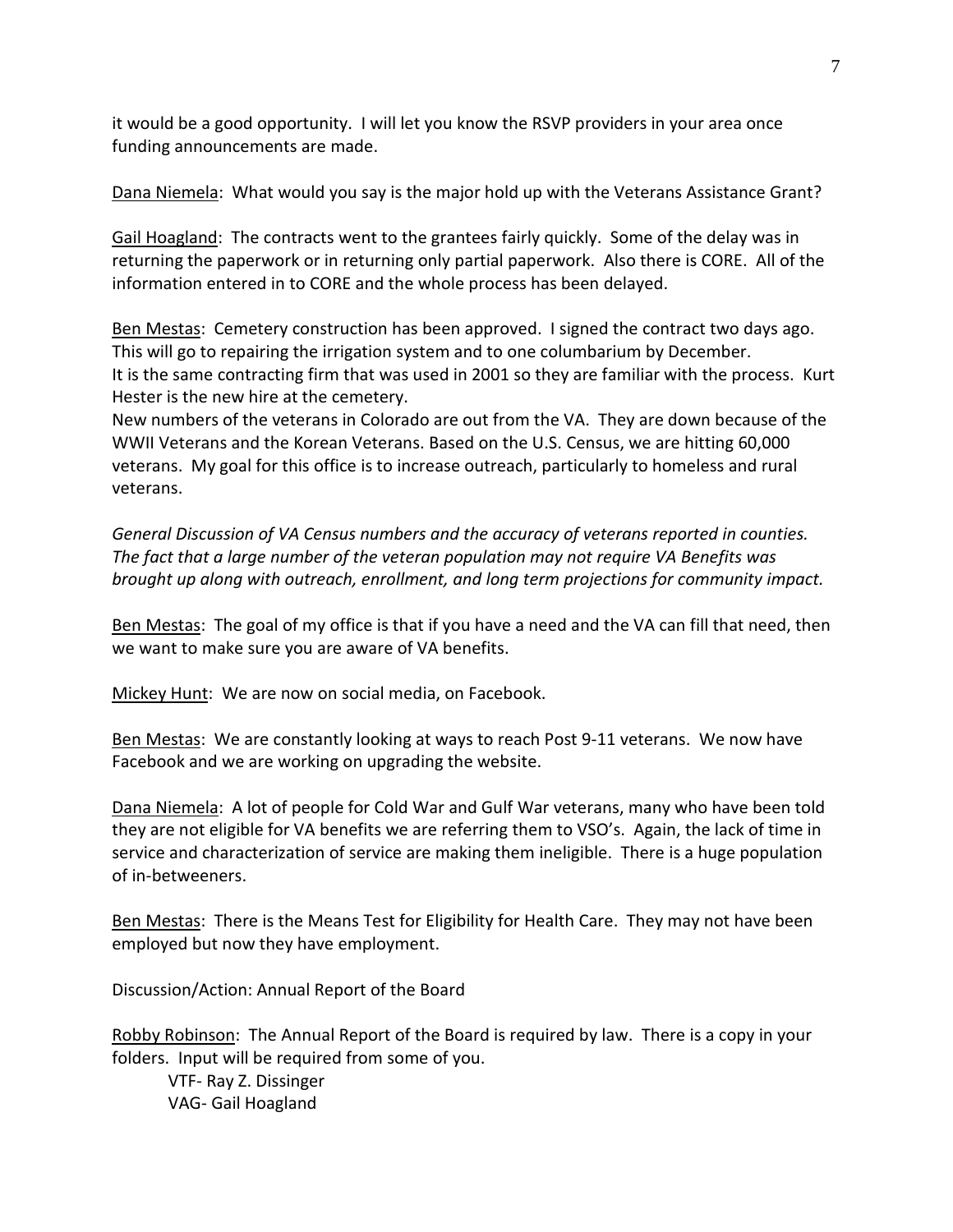Division of Veterans Affairs- Ben Mestas Veterans Cemetery- Dick Gigliotti VSO's- Ben Mestas

We will also be redoing policies in accordance with the findings of the Audit. We have requested letters from other departments and I will put them in the report when I receive them. We need to get this done by the end of November.

In the cover letter, we address several issues:

- 1. Big VA particularly the length of claims and the processing time.
- 2. VSO's improving/raising payment for CVSO's
- 3. Homeless- still a priority for the Governor with Fort Lyon.
- 4. Audit outcomes
- 5. Access to care for rural veterans

Greg Dorman helps me with the formatting and some of the language. He wants it by the end of November.

Future Meetings

5 November 2014, 9:00am at Wings Over the Rockies, "Salute to Veterans" 7711 E. Academy Blvd., #1, Denver, CO 80230

5 December 2014, 09:30AM, American Legion HQ, 7465 E. 1st Ave #D, Denver, CO 80230

9 January 2015, TBA

Old Business

Duane Dailey: Is there a current publication of the Strategic Plan?

Mickey Hunt: The Strategic Plan is a requirement of the Smart Act and it will have to be put into CORE.

*General discussion of developing a new Strategic Plan and the amount of money it cost for the development. It was agreed to be addressed in the future*.

New Business

Chris Holden: I would like to host a session of the Board in Colorado Springs. If I can have several months' notice to plan, it would be helpful. We would like to have representatives from each of the Services Transition Assistance Teams. It would be great to host you at the new company, Vectrus.

Wendy Chiado: The Virginia Class Submarine has been re-commissioned the *USS Colorado.* It might be nice to have some of the members there.